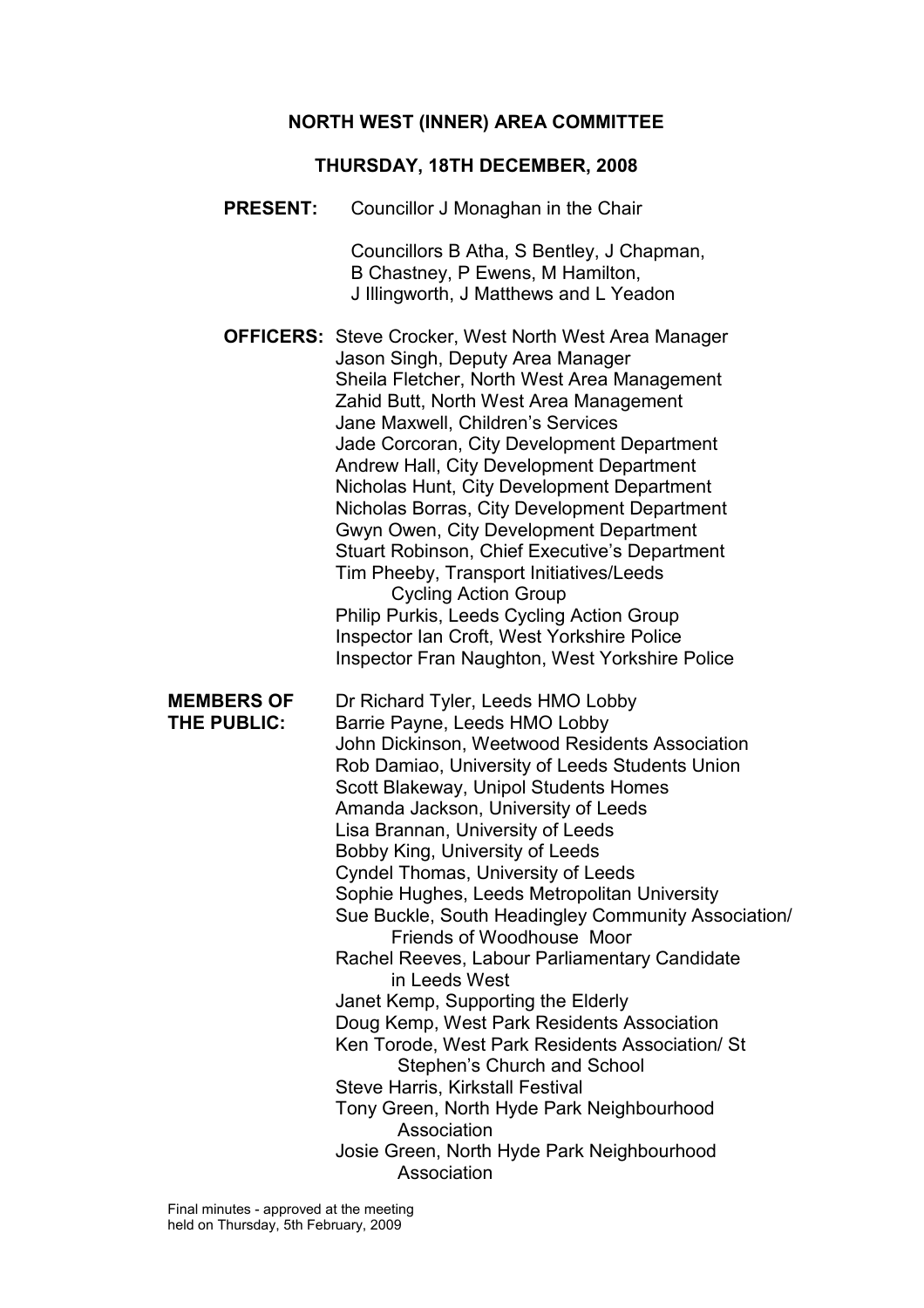Martin Staniforth, North Hyde Park Neighbourhood Association Clare Marlow, North Hyde Park Neighbourhood Association Penny Bainbridge, Cardigan Centre Peter Owen, Spen Hill Residents Association Tony Croous, South Headingley Community Association David Hollingsworth, Hyde Park Unity Day Ken Waterworth, Kirkstall Valley Community Association Sheila Waterworth, Kirkstall Valley Community Association John Christie, Queenswood Drive Residents Association Andy Beck, LGAG Chris Taylor, Leeds 6 Resident Fiona Ratcliffe, Local Resident Kathleen Mason, Local Resident Wendy Carson, Local Resident

### 56 Chair's Opening Remarks

The Chair welcomed everyone to the November meeting of the North West (Inner) Area Committee held at the West Park Centre, Spen Lane, Leeds 16.

He informed Members that the meeting was inquorate due to no Members being present from the Hyde Park and Woodhouse ward. As a result the meeting commenced at 7.10 pm and not 7.00 pm as previously stated on the agenda front.

He reminded the meeting that Sheila Fletcher, North West Area Management would be transferring to the South Area Management office on  $12<sup>th</sup>$  January 2009. It was noted that Chris Dickinson, from renew, had been appointed to the position. He again thanked her for her support to the Area Committee since August 2008.

In concluding, the Chair announced that it was Councillor L Yeadon's birthday and Members conveyed their best wishes.

### 57 Declarations of Interest

The following personal interests were declared:-

• Councillor J Illingworth in his capacity as a Director and Company Secretary of Kirkstall Valley Park – A660 Otley Road Cycling Study (Agenda Item 11) (Minute 65 refers) and A660 Corridor Transport Issues (Agenda Item 12) (Minute 66 refers)

### 58 Apologies for Absence

Apologies for absence were received on behalf of Councillor K Hussain and Councillor L Rhodes- Clayton.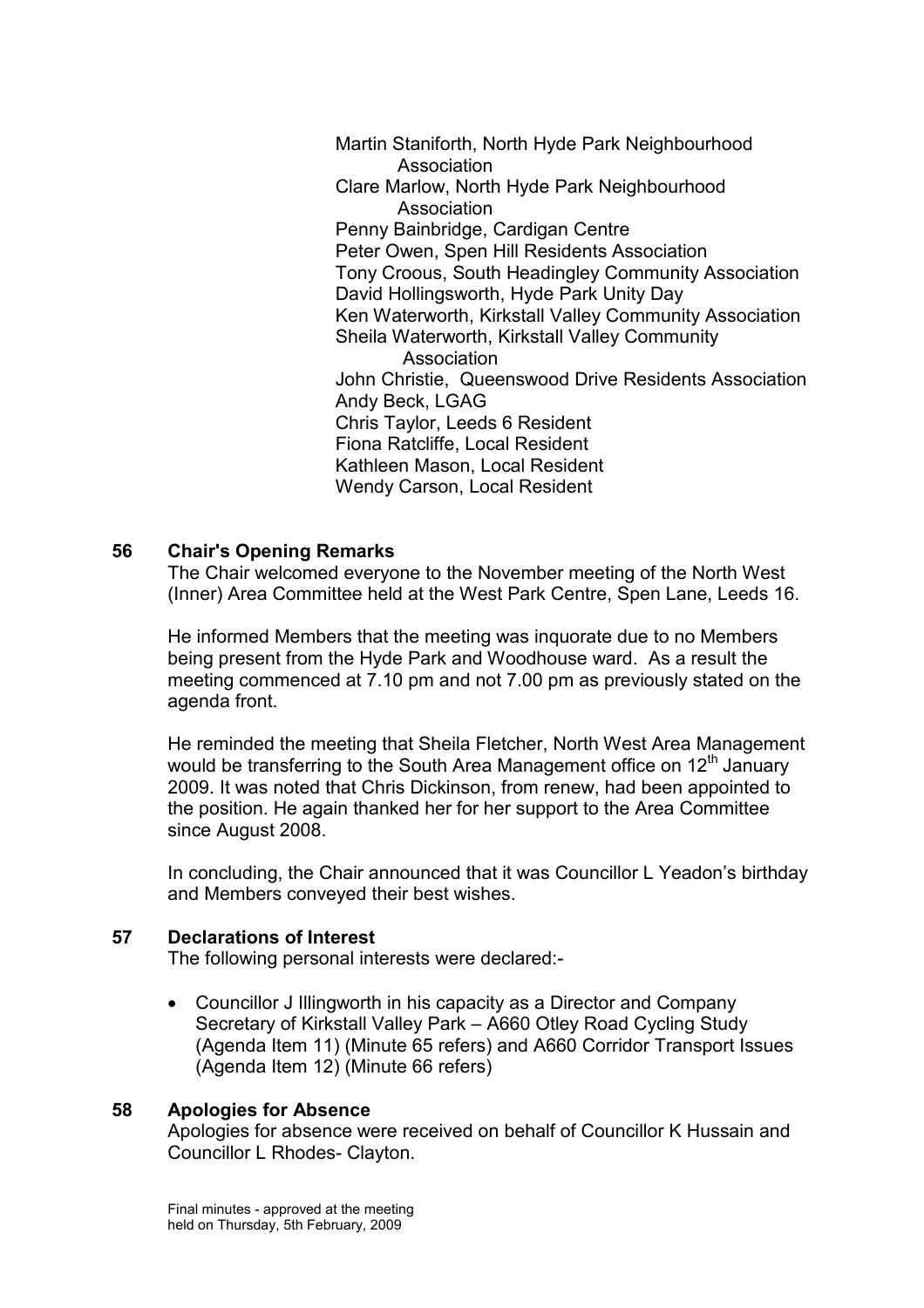(Councillor Ewens joined the meeting at 7.11 pm at the conclusion of the above item. The Chair informed Members that the meeting was now quorate)

#### 59 Open Forum

In accordance with paragraphs 6.24 and 6.25 of the Area Committee Procedure Rules, the Chair allowed members of the public to make representations or ask questions on matters within the terms of reference of the Area Committee.

(a) West Park Centre – Village Green Status – Remaining Pieces of Land Peter Owen, Spen Hill Residents Association referred to the remaining pieces of land surrounding the West Park Centre and requested the support of the Area Committee in registering the land as Village Green **Status** 

 At the request of the Chair, Jade Corcoran, Community Planning Officer, City Development outlined the legal procedures for the information of the meeting.

 Following a brief discussion, the Committee instructed the West North West Area Manager to write to the Chief Legal Officer with a request to proceed in registering the land as Village Green Status.

#### (b) The Future of the West Park Centre

 Doug Kemp, West Park Residents Association referred to the future of the West Park Centre and requested the support of the Area Committee in having a dialogue in place between the community groups and the Council.

 The West North West Area Manager informed the meeting that following the deputation at the last Area Committee meeting, no response had been received to date from the Council/Executive Board.

 Following a brief discussion, the Committee fully supported the proposal of having a dialogue in place between the community groups and the Council in relation to the future of the West Park Centre.

### (c) Noise Nuisance Complaints

 Amanda Jackson, University of Leeds informed the meeting that the Neighbourhood Helpline was working well. However she suggested that the perpetrators of many of the complaints received might not be students and therefore she requested the assistance of the Area Committee in identifying the perpetrators.

 Following a brief discussion, it was agreed to request the West North West Area Manager to investigate the current problems in this area with a report back on progress.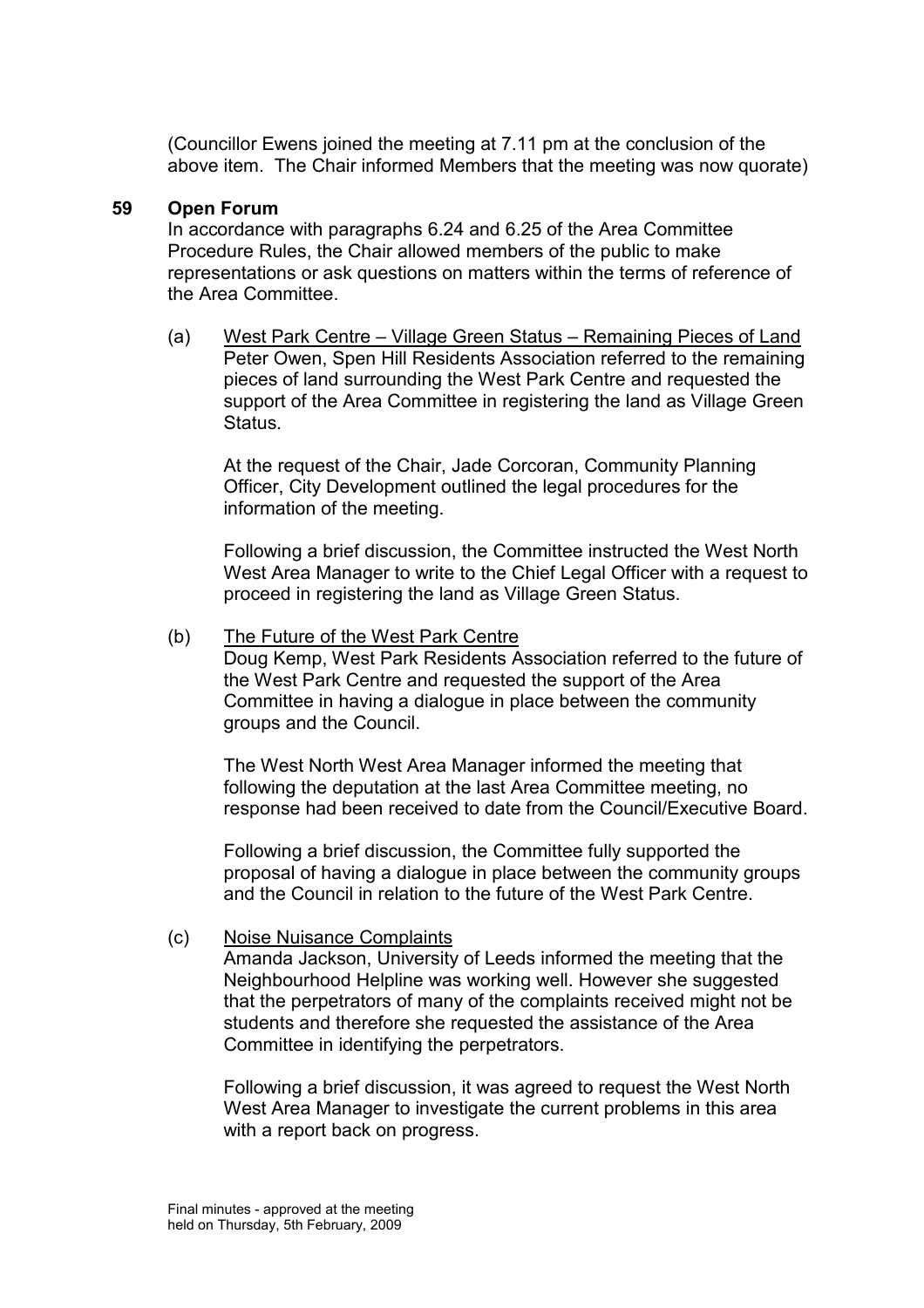(d) Royal Park School

 Sue Buckle, South Headingley Community Association/Friends of Woodhouse Moor enquired on the latest developments in relation to the Royal Park School.

 The Chair responded and reminded the meeting that this issue would be discussed within the Area Manager's Report (Minute 69 refers).

### (e) Queenswood Drive –Highways Issues

 John Christie, Queenswood Drive Residents Association referred to the increasing number of road traffic accidents on Queenswood Drive due to the road being unsafe. He requested the support of the Area Committee in taking urgent action, together with the removal of grass verges as a possible solution in this regard.

 Following a brief discussion, the Committee agreed to refer this issue to the ward members and the Streetscene sub group for further investigation.

(f) Anomie in Headingley

 Dr Richard Tyler, Leeds HMO Lobby referred to a recent BBC News report on a survey by Sheffield University on the strength of community throughout the UK. Following the devise of an "anomie index" measuring the lack of sense of community in every part of the country, Inner NW Leeds (Leeds Headingley) achieved the second highest score in the UK (72% after Edinburgh's 86%).

 He informed the meeting that this was significant in two ways. First, if a community was to survive at all in Inner NW Leeds, fundamental planning and housing policies must be adopted to address the issue. And secondly, as well as reacting, the community would need to be proactive in promoting an alternative to the dreadful reputation Headingley had acquired nationally.

 Following a brief discussion, the Committee noted the findings of the survey and requested the West North West Area Manager to include the results in mind when revising the Area Delivery Plan.

# 60 Minutes of the Previous Meeting RESOLVED –

- (a) That the minutes of the meeting held on  $13<sup>th</sup>$  November 2008 be approved as a correct record.
- (b) That the update on matters arising from the previous minutes be noted.

# 61 Matters Arising from the Minutes

(a) West Park Centre Deputation – Area Committee Attendance List  $-13<sup>th</sup>$  November 2008 A local resident queried why a number of people from the West Park Centre Deputation party had not been recorded in the Area Committee attendance list.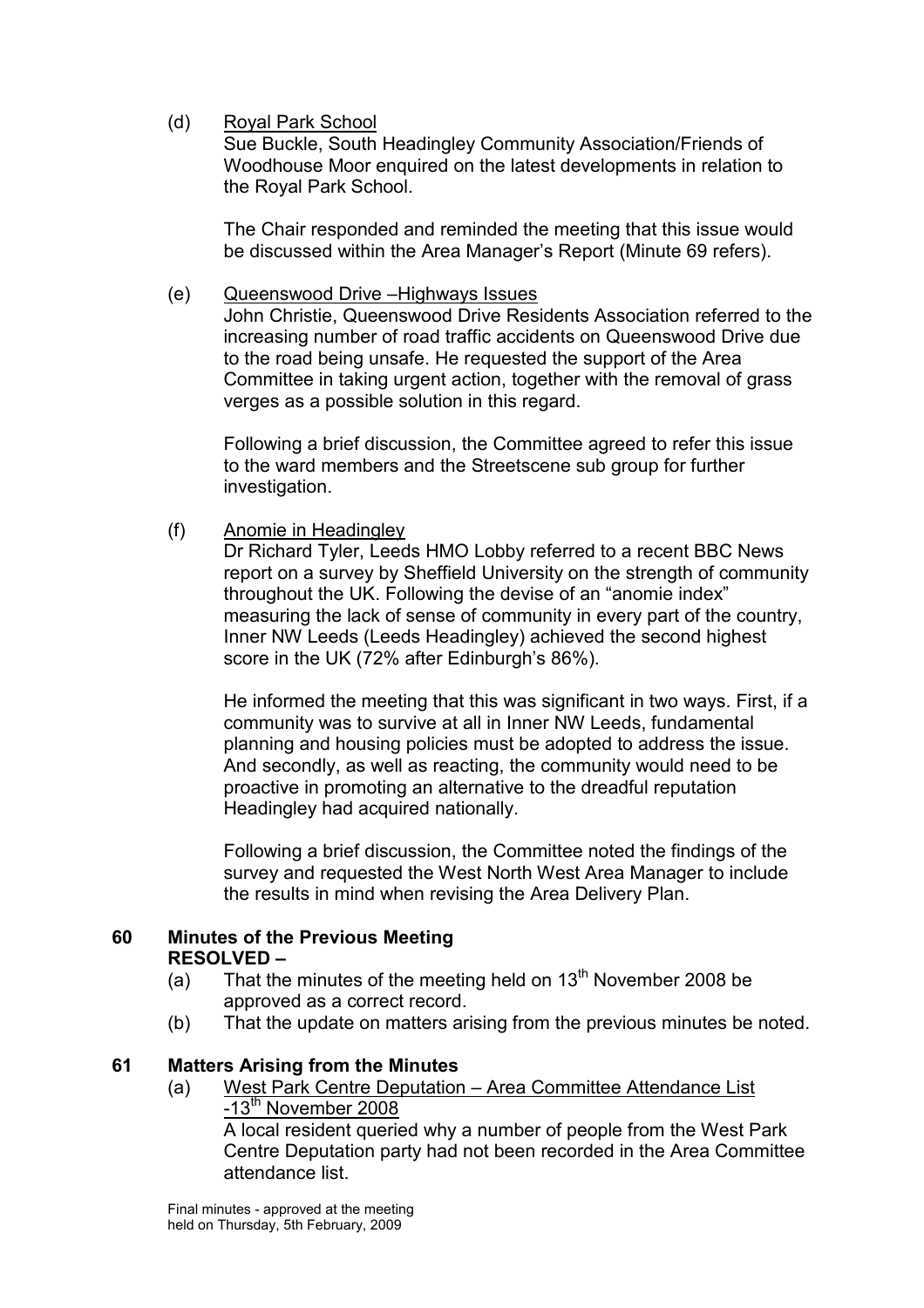At the request of the Chair, Mr S Robinson, Chief Executive's department responded and apologised for this omission.

 The Chair reminded members of the public of the importance of recording their name on the attendance list should they wish to have their details recorded within the minutes.

(b) Proposed Replacement BMX Track within North West Inner Ward (Minute 44(c) refers) Councillor L Yeadon informed the meeting that a BMX working group consisting of Members and Parks and Countryside representatives, together with relevant stakeholders was currently being set up by Sarah Charlton from North West Area Management.

 The Committee supported this development and emphasised the need for the working group to proceed without delay.

(c) Waste Disposal Site, Evanston Avenue/Kirkstall Road (Minute 44(e) refers)

 Councillor B Atha referred to the above issue and sought clarification on the further work that was in progress on the Evanston Avenue site to assess the suitability of this site and any potential alternatives.

 At the request of the Chair, Jade Corcoran, Community Planning Officer, City Development responded and agreed to follow up this issue through North West Area Management with a report back on progress at the next meeting on  $5<sup>th</sup>$  February 2009.

(d) Forum and Sub Group Update Report (Minute 49 refers) A local resident enquired on the latest position in relation to the Leeds Girls High School planning applications.

 At the request of the Chair, Jade Corcoran, Community Planning Officer, City Development responded and informed the meeting that Leeds Girls High School had not come back with any substance to date on the applications.

 The Committee noted that Councillor M Hamilton would be meeting with the Chair of the Leeds Girls High School on 22<sup>nd</sup> December 2008.

(e) Well-being Report (Minute 53 refers) Councillor P Ewens referred to the Hyde Park Festive Lights issue and reminded the meeting that Woodsley Road should be also included within the lights programme.

 Sheila Fletcher, North West Area Management responded and acknowledged this comment.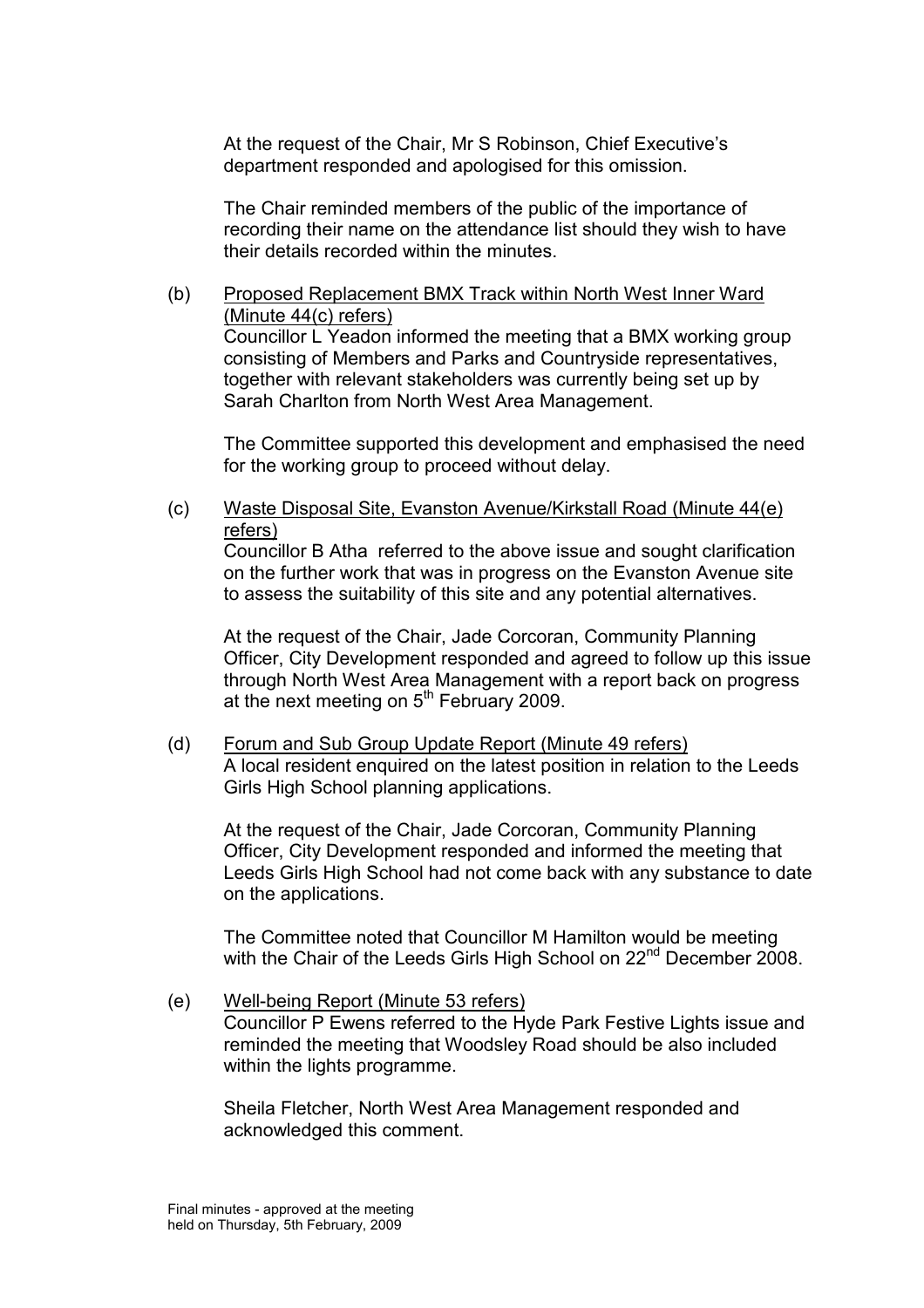# 62 Forum and Sub Group Update Report

The Director of Environment and Neighbourhoods submitted a report providing Members with full minutes from ward forums and sub groups that have taken place since the last Area Committee, together with further information of future meeting dates for the Committee's forums and sub groups.

Discussion ensued on the contents of the report and appendices.

The Chair referred to the following two key messages contained within the Planning Group's minutes of the meeting held on  $5<sup>th</sup>$  November 2008, namely:-

- for the Area Committee to consider the benefits of commissioning an Area Action Plan
- for the Area Committee to review the process of decision making, priority ordering and community involvement in relation to S106s.

The Committee noted that the Area Action Plan was currently being addressed by Area Management officers and that a specific meeting of the Planning Group would be held in January 2009 to address the S106 issue.

RESOLVED – That the contents of the report and appendices be noted.

### 63 Revised Children's Services arrangements for more effective locality working with families

The Director of Children's Services submitted a report on an overview of the evolution of locality children's trust arrangements with the aim of informing Committee of developments in recent months, together with confirming the direction of travel for revised arrangements and seeking Member involvement in ensuring that priorities and actions were relevant and delivered by the Leadership Teams.

Appended to the report was a copy of the following document for the information/comment of the meeting:-

• Leeds Children's Trust Arrangements (Appendix 1 refers)

Jane Maxwell, Locality Enabler, Children's Services presented the report and responded to Members' queries and comments.

Discussion ensued on the contents of the report and appendices.

### RESOLVED –

- (a) That the contents of the report and appendices be noted and welcomed.
- (b) That Councillor P Ewens be nominated to:-
	- work with the Locality Enabler and the Area Manager (on behalf of the Area Committee) to take these developments forward and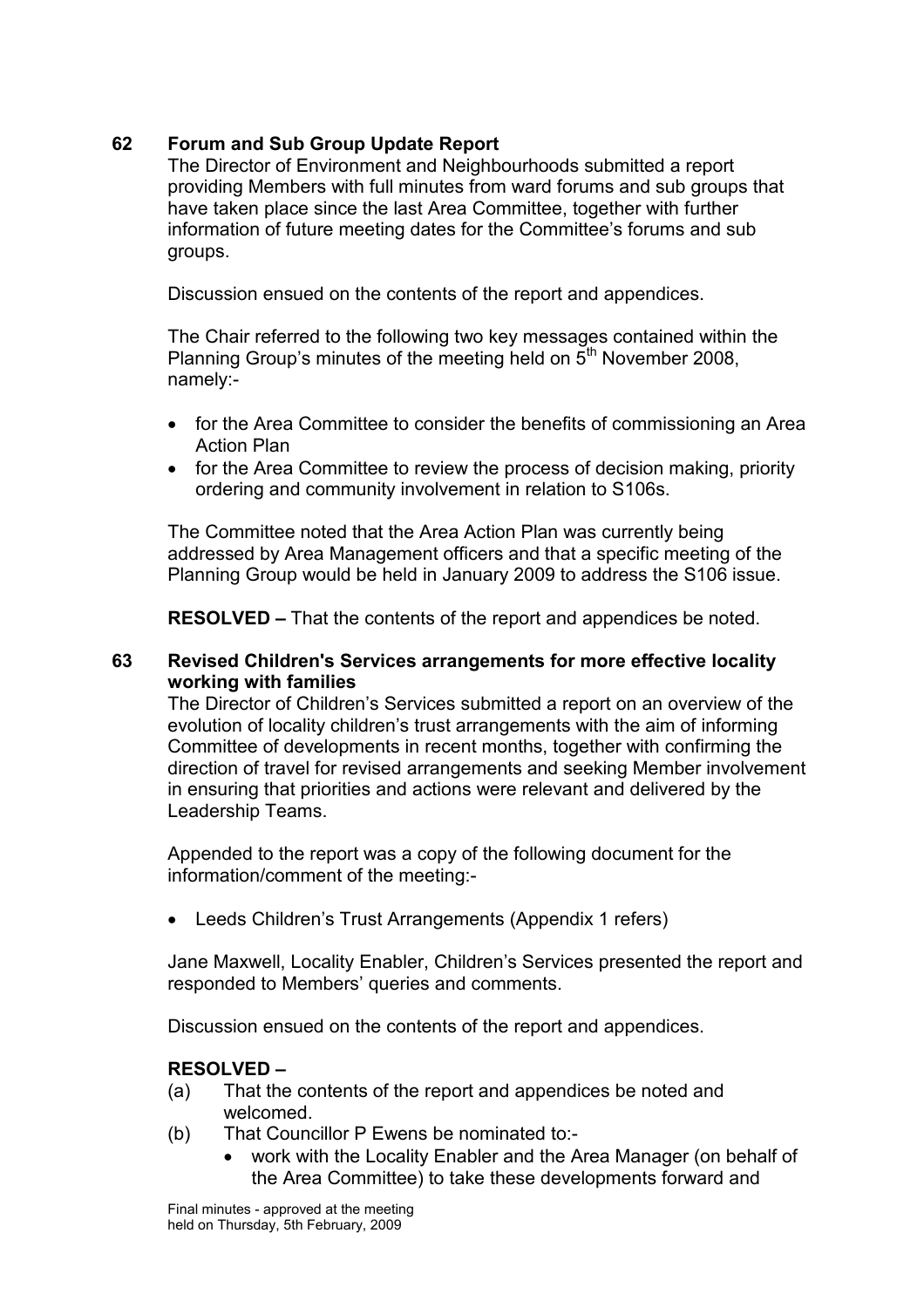• represent the Area Committee on the North West Children Leeds Partnership, subject to Member Management Committee approval

### 64 The Children and Young People's Plan 2009-14 and the development of local priorities for action

The Director of Children's Services submitted a report outlining the draft citywide Children and Young People's Plan framework and priorities and seeking the involvement of the Area Committee in identifying local priorities for children and young people to drive the work of Children's Services in this Area Committee .

Jane Maxwell, Locality Enabler, Children's Services presented the report and responded to Members' queries and comments.

Discussion ensued on the contents of the report.

### RESOLVED –

- (a) That the contents of the report be noted and welcomed.
- (b) That Councillor P Ewens be nominated to work with the Locality Enabler and the Area Manager on behalf of the Area Committee to develop the local context for these priorities and develop local actions for the Area Delivery Plan 2009/10.

### 65 A660 Otley Road Cycling Study

The Director of Environment and Neighbourhoods submitted a report on the outcome of a Cycling Study of the A660 Otley Road commissioned by the Leeds Cycling Action Group.

Appended to the report was a copy of a document entitled 'Stage 2 – A660 Otley Road Cycling Study – Cycle Audit – Leeds Cycling Action Group – Final Report – October 2008' for the information/comment of the meeting.

At the request of the Chair, Tim Pheeby, Transport Initiatives/Leeds Cycling Action Group presented the report and responded to Members' queries and comments.

The presentation briefly covered the following specific issues:-

- Background / Methodology
- Stage 1 Cycle Skills Network Audit
- Examples of Bikeability levels
- Stage 2 Ride and Recommended Cycle Audit
- Cycle Flows and Accidents along the A660
- Recommendations for Leeds City Council to consider:-
	- Traffic lane reduction
	- Junction improvements
	- Reallocating road space
	- Off road cycle routes
	- Maintenance issues
	- Cycle monitoring/promotion

Final minutes - approved at the meeting held on Thursday, 5th February, 2009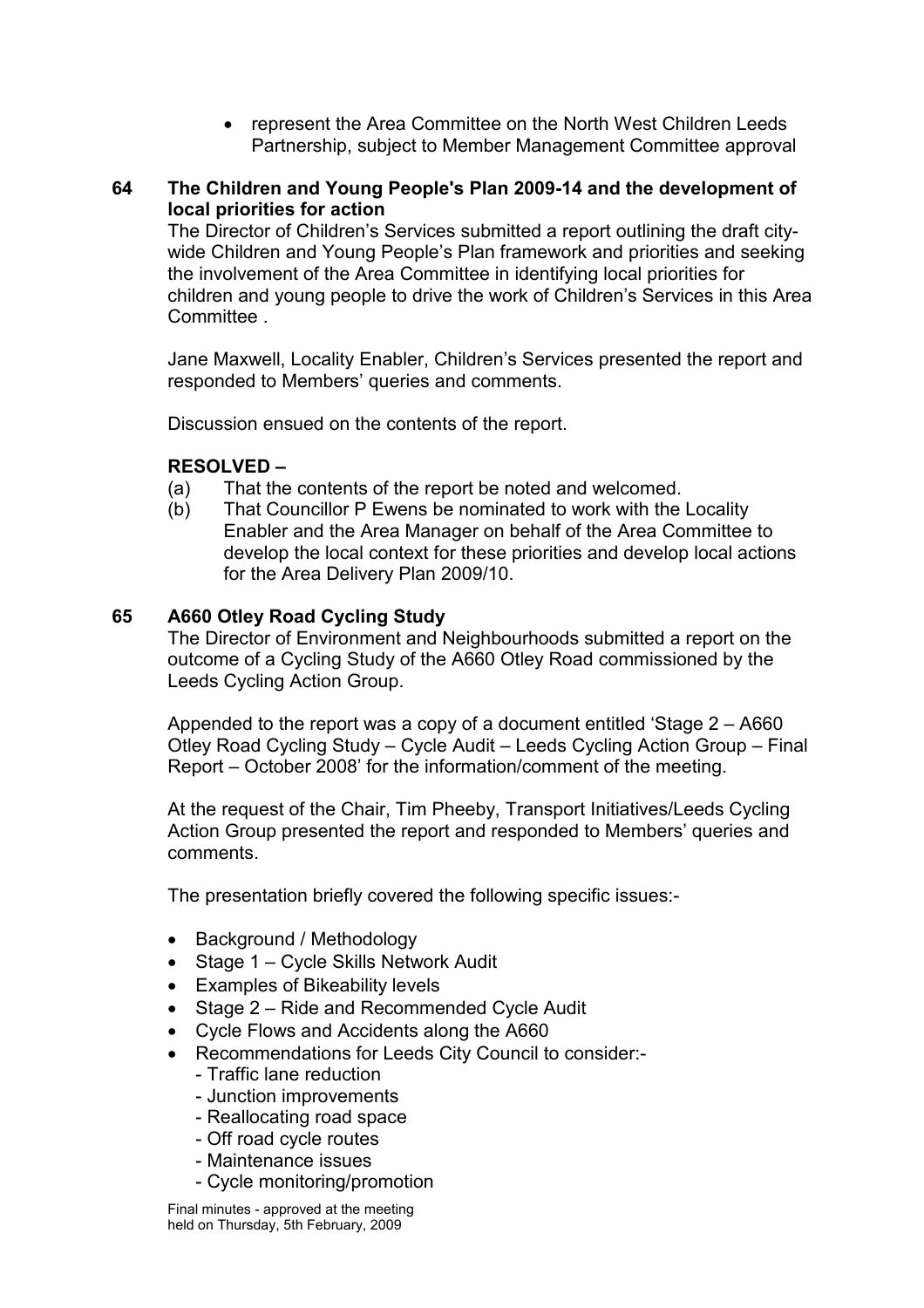- Conclusions

Detailed discussion ensued on the content of the report and appendices.

In summary, specific reference was made to the following key issues:-

- the fact that signage and lining had already been addressed on Lawnswood Roundabout
- the dangers of walking across Lawnswood Roundabout/Shaw Lane junction and the need for effective safety measures to be introduced
- clarification of the category in relation to shared lanes and bus lanes which appeared on the list and the need for Highways to be involved in this area with a progress report back in two months time
- the importance of managing traffic flows
- the need to train drivers of motor vehicles towards cyclists and to build this within the discussions
- clarification as to why the A660 route was selected for this particular study, with specific reference to other busy cycle routes within the NW Inner area i.e. Kirkstall Road/Meanwood Road etc

In view of the public interest in this issue, the Chair invited selected comments from members of the public/community groups which were duly noted by those relevant officers who were in attendance.

# RESOLVED –

- (a) That the contents of the report and appendices be noted.
- (b) That the recommendations outlined in the A660 Otley Road Cycling Study - Cycle Audit report produced by the Leeds Cycling Action Group be endorsed and that the report be referred to the Chief Highways Officer for consideration.
- (c) That the Transport Sub Group be requested to monitor the progress of this issue with regular reports back to this Committee.

# 66 A660 Corridor Transport Issues

The Director of City Development submitted a report on the A660 Corridor Transport issues.

Appended to the report were copies of the following documents for the information/comment of the meeting:-

- A660 Corridor Areas for Transport Study (Appendix 1 refers)
- A660 Woodhouse Lane/Cardigan Road, Leeds Proposed Highway Improvement Scheme – General Scheme Arrangements (Appendix 2 refers)

Andrew Hall, Transport Strategy Manager and Nicholas Borras, Senior Engineer, City Development presented the report and responded to Members' queries and comments.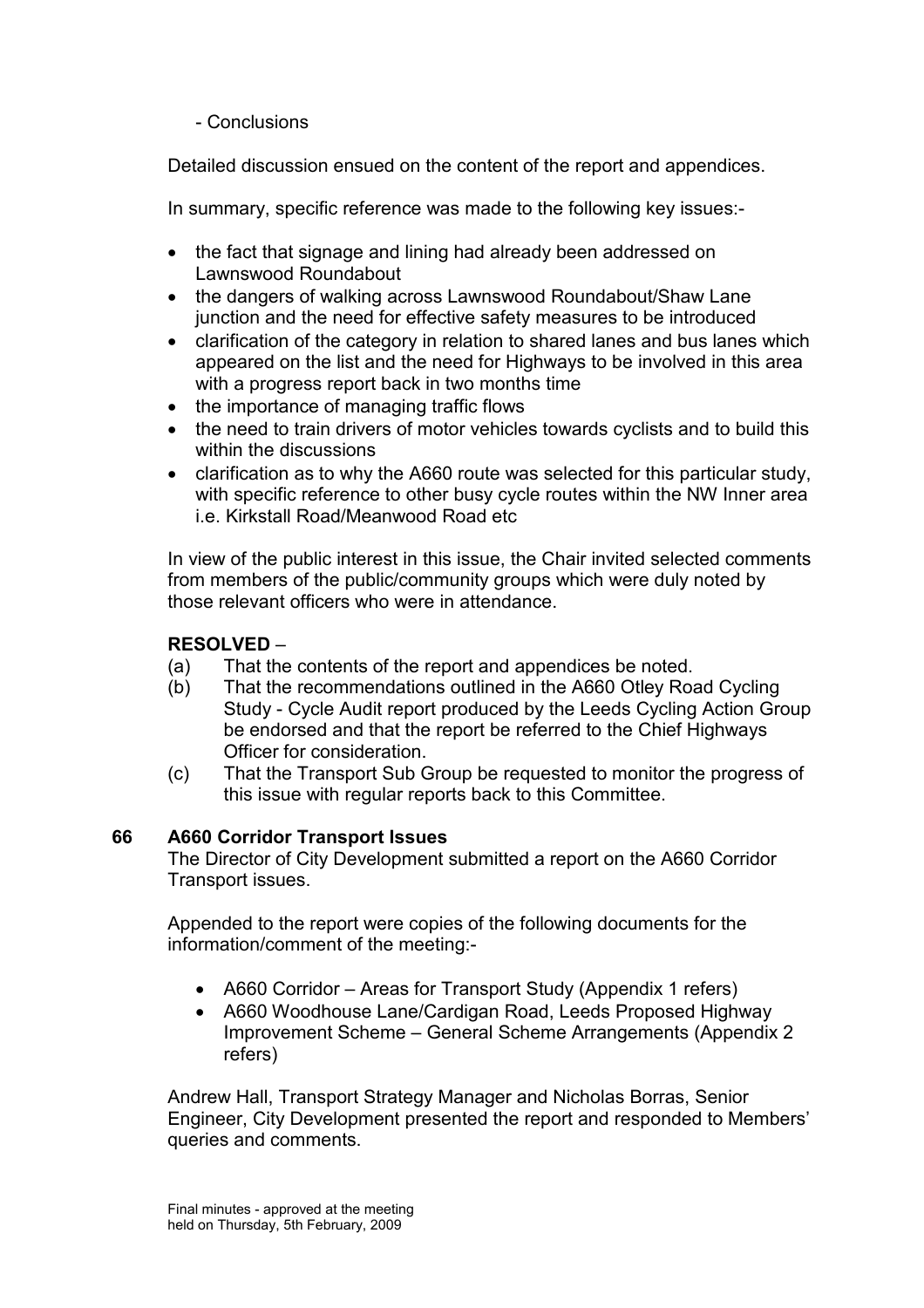Prior to the presentation of the proposals, the Chair for the benefit of Members of the Committee and members of the public, outlined the latest developments in relation to a Scrutiny Board (Central and Corporate) Call In meeting on 22<sup>nd</sup> December 2008 regarding an officer delegated decision by the Director of Resources to release funds on the improvement scheme.

The Committee noted, with concern, that the meeting had been cancelled by Council officers.

Detailed discussion ensued on the contents of the report and appendices.

In summary, specific reference was made to the following issues:-

- the unanimous opposition expressed by Members of the Committee in relation to the first phase of the design proposals of works to be undertaken along the A660 Corridor
- the need for the Chief Highways Officer to cancel the above scheme and for officers to draw up a different scheme for consideration by the Area Committee
- the need to refer the Design and Cost Report dated 24<sup>th</sup> November 2008 submitted by the Chief Highways Officer and Director of Resources for the detailed design and public consultation on the A660 Woodhouse Lane/Clarendon Road, Woodhouse Proposed Inbound Bus/ Cycle Lane and Junction Improvement Measures to the Scrutiny Board (City Development) for discussion, together with addressing the rationale behind a decision by officers to cancel the Scrutiny Board (Central and Corporate) Call In meeting on 22nd December 2008 regarding an officer delegated decision by the Director of Resources to release funds on the improvement scheme
- the need to request the Chief Highways Officer to withdraw the former officer delegated decision in relation to the A660 Woodhouse Lane/Clarendon Road, Woodhouse Proposed Inbound Bus/Cycle Lane and Junction Improvement Measures
- the need to support the principle of improvements to the A660 Corridor within the North West Inner area and to request full consultation to be undertaken on the proposals
- the concerns expressed over the funding of the scheme and of the fact that the proposals were not proportionate to the area
- the need to focus on pedestrian safety within the North West Inner area
- the need to address climate change/reduction in carbon omissions within the Area Committee's Forward Plan
- the need to develop an Inner North West Transport Strategy, with specific reference to parking provision, cycle and bus use to reduce unnecessary car journeys along the A660 and for this issue to be debated by the Transport Sub Group

In view of the public interest in this issue, the Chair invited selected comments from members of the public/community groups which were duly noted by Highways officers who were in attendance.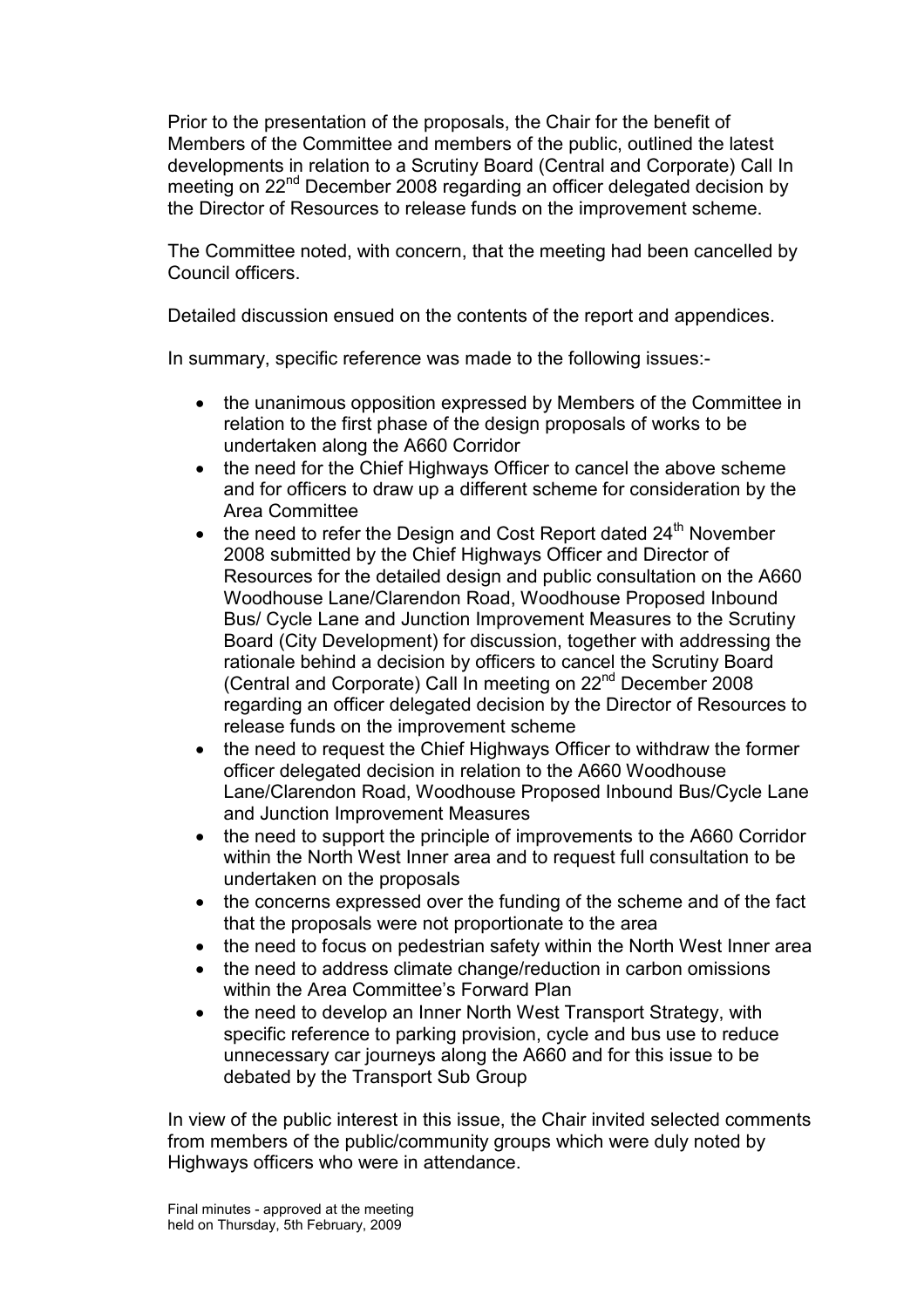## RESOLVED –

- (a) That the contents of the report and appendices be noted.
- (b) That in respect of the Design and Cost Report dated  $24<sup>th</sup>$  November 2008 submitted by the Chief Highways Officer and Director of Resources for the detailed design and public consultation on the A660 Woodhouse Lane/Clarendon Road, Woodhouse Proposed Inbound Bus/Cycle Lane and Junction Improvement Measures, this report be referred to the Scrutiny Board (City Development) for discussion, together with addressing the rationale behind a decision by officers to cancel the Scrutiny Board (Central and Corporate) Call-In meeting on 22<sup>nd</sup> December 2008 to consider the officer delegated decision on this scheme from the Director of Resources.
- (c) That in respect of the former officer delegated decision of the Chief Highways Officer in relation to the A660 Woodhouse Lane/Clarendon Road, Woodhouse Proposed Inbound Bus/Cycle Lane and Junction Improvement Measures, this Committee requests that this decision be withdrawn by the Chief Highways Officer.
- (d) That this Committee unanimously opposes the first phase of the design proposals of works to be undertaken along the A660 corridor and requests the Chief Highways Officer to cancel this scheme.
- (e) That this Committee supports the principle of improvements to the A660 corridor within the North West Inner area and requests full consultation to be undertaken on the proposals.
- (f) That this Committee supports the proposal for a Inner North West Transport Strategy being developed, with specific reference to parking provision, cycle and bus use to reduce unnecessary car journeys along the A660 and that this issue be debated at the Transport Sub Group.

(Councillor L Yeadon left the meeting at 8.45 pm during discussions of the above item)

### 67 Community Safety 2004-2008

Referring to Minute 48 of the meeting held on 13<sup>th</sup> November 2008, the Director of Environment and Neighbourhoods submitted a report providing details of crime statistics during the period April 2004 to March 2008, together with highlighting key activities during the last twelve months.

Zahid Butt, North West Area Management, in conjunction with Inspector Ian Croft and Inspector Fran Naughton, West Yorkshire Police, presented the report and responded to Members' queries and comments.

Detailed discussion ensued on the contents of the report and appendices.

In summary, specific reference was made to the following issues:-

• the need to look at the redistribution of police officers in respect of the Weetwood ward as it was currently covered by two Neighbourhood Policing Teams (Inspector Croft responded and agreed to investigate this issue further)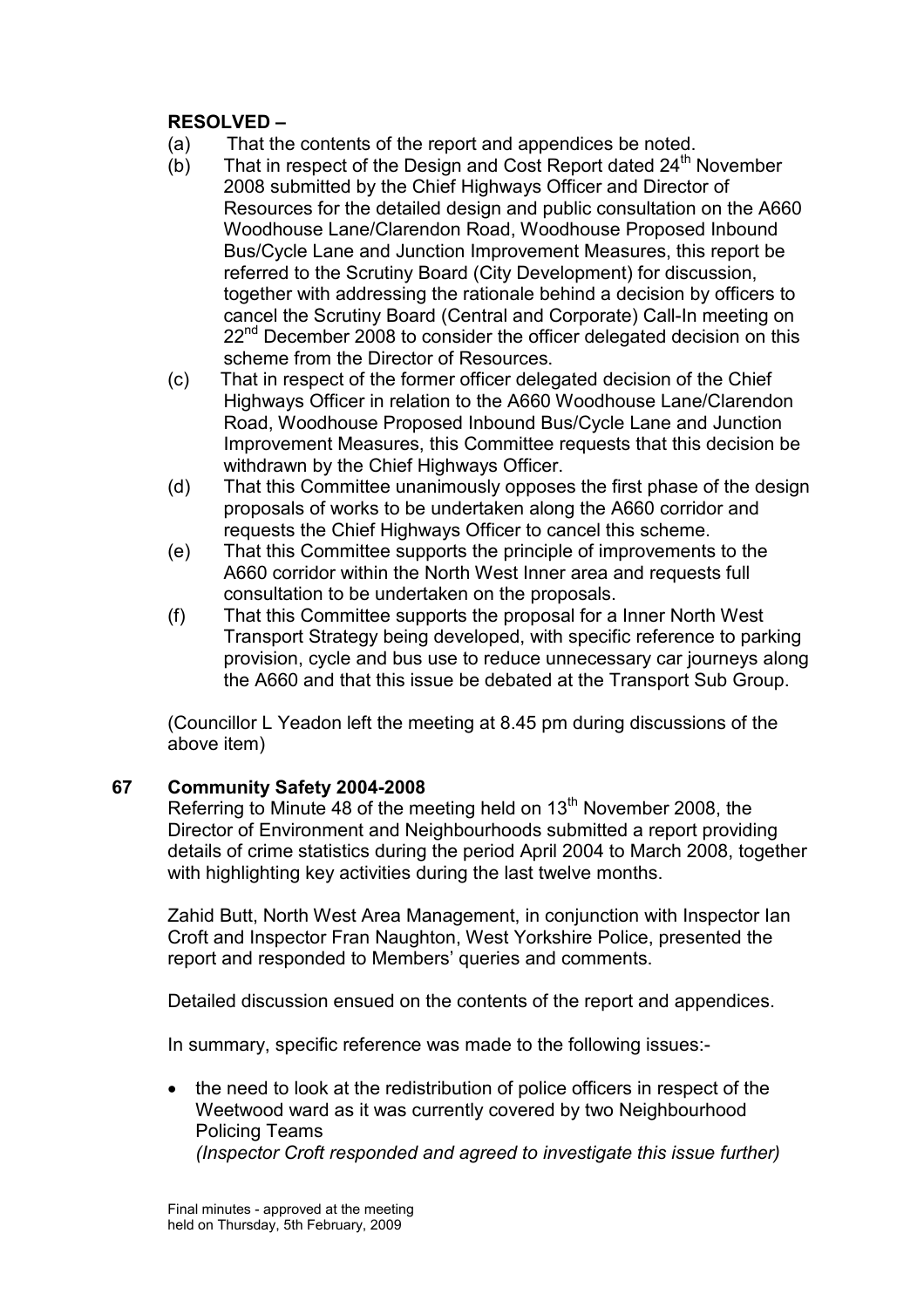- clarification if the police were monitoring the DPPO process on Woodhouse Moor (Inspector Naughton responded and stated that police resources would continue to be deployed on Woodhouse Moor, with regular patrols enhanced when required)
- the concerns expressed over rising crime in the Weetwood ward (Inspector Croft responded and stated that this was due to a seasonal problem resulting from dark nights and inadequate security measures. However, it was noted and welcomed that there had been five recent arrests related to this)

At the conclusion of the presentation, Members of the Committee placed on records their thanks and gratitude to West Yorkshire Police for a broad reduction in crime within the NW (Inner) area.

RESOLVED – That the contents of the report and appendices be noted.

### 68 Community Engagement

The Director of Environment and Neighbourhoods submitted a report outlining proposals for community engagement in Inner North West Leeds, together with describing how the Area Committee could engage and involve local residents, and thereby enabling them to help shape future Area Committee priorities.

Appended to the report was a copy of a document entitled 'Tools for engaging citizens' for the information/comment of the meeting.

The West North West Area Manager presented the report and responded to Members' queries and comments.

Detailed discussion ensued on the contents of the report and appendices.

In summary, specific reference was made to the following issues:-

- the need to publicise the forums more effectively i.e. reference to the Hyde Park and Woodhouse Forum which was advertised in the Yorkshire Evening Post, but not within other Council publications
- clarification of the protocol between Members of the Committee and the West North West Area Manager in relation to existing monthly meetings i.e. streetscene issues/ward related issues/Members surgeries work etc.
- the need to publicise venues of Area Committee meetings (The Chair requested the West North West Area Manager to be more proactive in this regard and to ensure that, with effect from the new municipal year, all venues must be confirmed in advance to coincide with the dates and times of Area Committee meetings)
- the need for the Council to be more sensitive to areas of public concern i.e. Royal Park School, Kirkstall Mills etc and to engage more quickly and effectively in the future